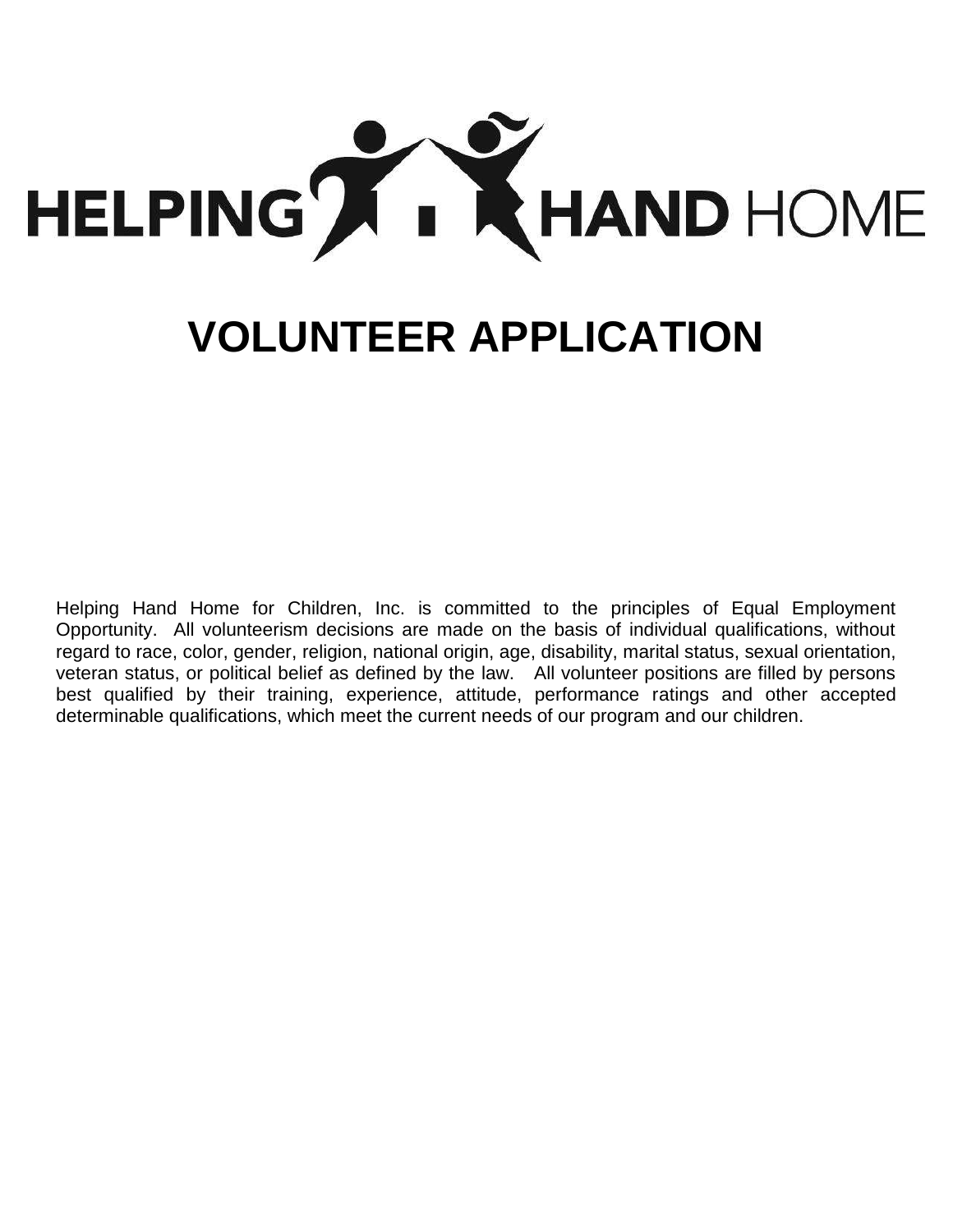| PERSONAL                                                                                                                 |        |                                           |                                        |                                       |                                       |          |        |  |  |
|--------------------------------------------------------------------------------------------------------------------------|--------|-------------------------------------------|----------------------------------------|---------------------------------------|---------------------------------------|----------|--------|--|--|
| Last Name                                                                                                                | First  |                                           | Middle Initial<br><b>Email Address</b> |                                       |                                       |          |        |  |  |
|                                                                                                                          |        |                                           |                                        |                                       |                                       |          |        |  |  |
| Other Name(s) Used                                                                                                       |        |                                           |                                        |                                       | Cell #                                |          |        |  |  |
|                                                                                                                          |        |                                           |                                        |                                       |                                       |          |        |  |  |
| Address                                                                                                                  |        |                                           |                                        |                                       |                                       |          |        |  |  |
|                                                                                                                          |        |                                           |                                        |                                       |                                       |          |        |  |  |
| Current Employer:                                                                                                        |        |                                           |                                        |                                       |                                       |          |        |  |  |
|                                                                                                                          |        | Have you ever interviewed with the Agency |                                        |                                       | If yes, list date(s) and job title(s) |          |        |  |  |
| before?<br>$\Box$ Yes $\Box$ No                                                                                          |        |                                           |                                        |                                       |                                       |          |        |  |  |
| Have you ever been employed by the Agency                                                                                |        |                                           |                                        | If yes, list date(s) and job title(s) |                                       |          |        |  |  |
| before?<br>$\Box$ Yes $\Box$ No                                                                                          |        |                                           |                                        |                                       |                                       |          |        |  |  |
| Do you have any relatives employed by the                                                                                |        |                                           |                                        |                                       | If yes, list name and relationship    |          |        |  |  |
| $\Box$ Yes $\Box$ No<br>Agency?                                                                                          |        |                                           |                                        |                                       |                                       |          |        |  |  |
| Frequency of volunteerism desired (may check more than one):                                                             |        |                                           |                                        |                                       |                                       |          |        |  |  |
| $\square$ 2-4 times per week<br>$\Box$ weekly<br>$\square$ bi-weekly<br>$\Box$ once per month $\Box$ once every 3 months |        |                                           |                                        |                                       |                                       |          |        |  |  |
| $\square$ I am only interested in volunteering one time.<br>$\Box$ during holidays/school breaks                         |        |                                           |                                        |                                       |                                       |          |        |  |  |
| Hours                                                                                                                    |        |                                           |                                        |                                       |                                       |          |        |  |  |
| Available                                                                                                                | Monday | Tuesday                                   | Wednesday                              | Thursday                              | Friday                                | Saturday | Sunday |  |  |
| From                                                                                                                     |        |                                           |                                        |                                       |                                       |          |        |  |  |
| To                                                                                                                       |        |                                           |                                        |                                       |                                       |          |        |  |  |
|                                                                                                                          |        |                                           |                                        |                                       |                                       |          |        |  |  |

**Emergency Notification: \_\_\_\_\_\_\_\_\_\_\_\_\_\_\_\_\_\_\_\_\_\_\_\_\_ \_\_\_\_\_\_\_\_\_\_\_\_\_\_\_\_\_\_\_\_ \_\_\_\_\_\_\_\_\_\_\_\_\_\_\_\_\_\_\_**

**Name (Please Print) Phone Number Relationship**

#### **The Texas Department of Human Licensing Division requires the following information for potential volunteers.**

| Are you at least 18 years old?                | Do you have any pending criminal charges?         |  |  |
|-----------------------------------------------|---------------------------------------------------|--|--|
| $\Box$ Yes $\Box$ No                          | $\Box$ Yes $\Box$ No                              |  |  |
| Have you ever been convicted of any felonies? | Have you ever been convicted of any misdemeanors? |  |  |
| $\Box$ Yes $\Box$ No                          | $\Box$ Yes $\Box$ No                              |  |  |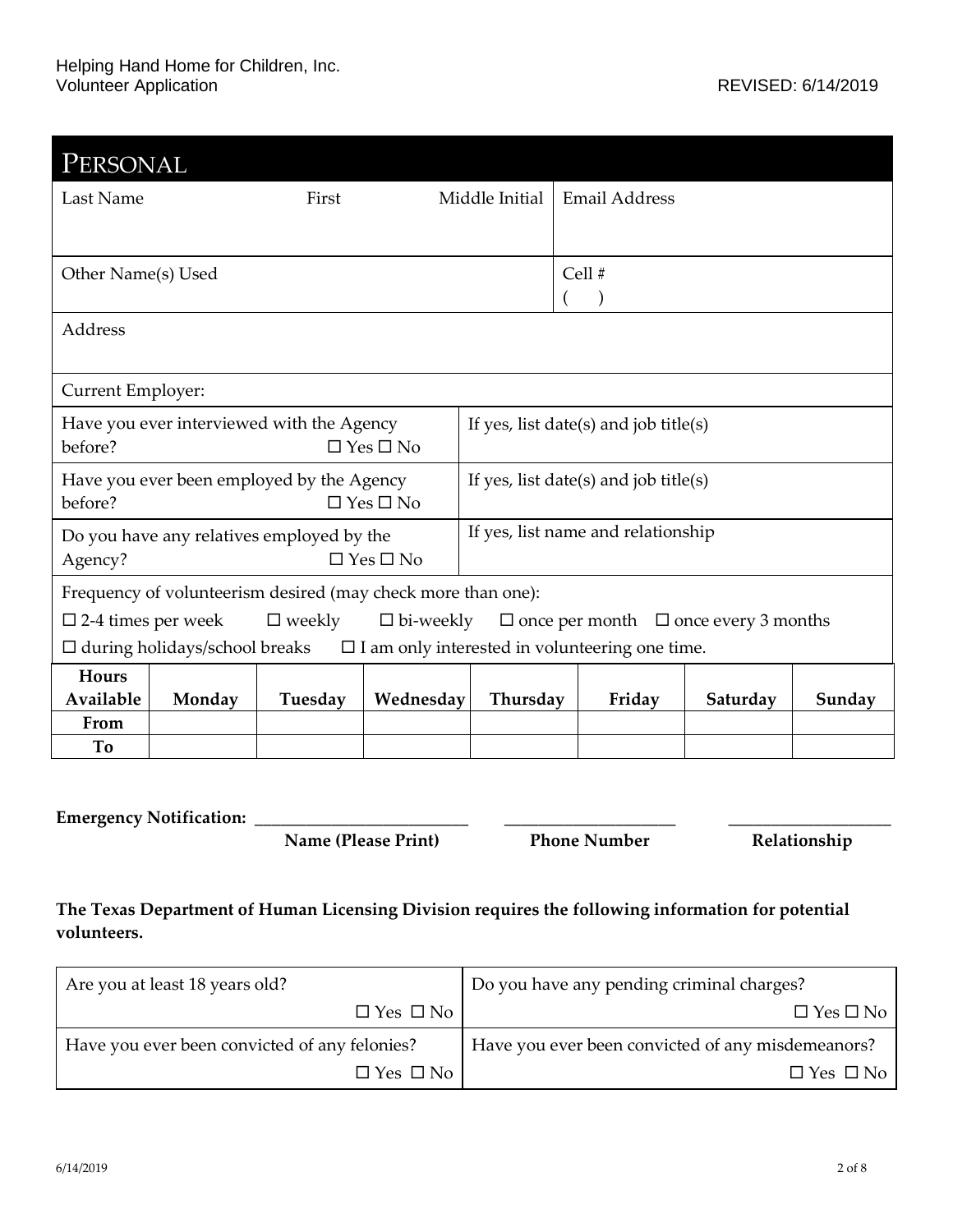| <b>EDUCATION</b>                                                         |                              |         |                                                |                      |    |    |                |                                            |
|--------------------------------------------------------------------------|------------------------------|---------|------------------------------------------------|----------------------|----|----|----------------|--------------------------------------------|
| Circle Highest Grade Completed:                                          | High School                  |         |                                                | 9                    | 10 | 11 | 12             |                                            |
|                                                                          | College, Trade or Business 1 |         |                                                |                      | 2  | 3  | $\overline{4}$ |                                            |
|                                                                          | <b>Graduate Studies</b>      |         |                                                |                      |    |    |                |                                            |
| School                                                                   |                              | Address |                                                | <b>Major Studies</b> |    |    |                | Degree, Diploma,<br>License or Certificate |
| High School                                                              |                              |         |                                                |                      |    |    |                |                                            |
| College/University                                                       |                              |         |                                                |                      |    |    |                |                                            |
| Vocational, Business, Other                                              |                              |         |                                                |                      |    |    |                |                                            |
| List Any Professional Designations                                       |                              |         |                                                |                      |    |    |                |                                            |
| Are you volunteering for a class requirement?<br>$\Box$ Yes<br>$\Box$ No |                              |         | If so, please describe the class expectations: |                      |    |    |                |                                            |
| Professor Name:                                                          |                              |         |                                                |                      |    |    |                |                                            |

\_\_\_\_\_\_\_\_\_\_\_\_\_\_\_\_\_\_\_\_\_\_\_\_\_\_\_\_\_\_\_\_\_\_\_\_\_\_\_\_\_\_\_\_\_\_\_\_\_\_\_\_\_\_\_\_\_\_\_\_\_\_\_\_\_\_\_\_\_\_\_\_\_\_\_\_\_\_\_\_\_\_\_\_\_\_\_\_\_\_\_\_\_\_\_\_\_\_

\_\_\_\_\_\_\_\_\_\_\_\_\_\_\_\_\_\_\_\_\_\_\_\_\_\_\_\_\_\_\_\_\_\_\_\_\_\_\_\_\_\_\_\_\_\_\_\_\_\_\_\_\_\_\_\_\_\_\_\_\_\_\_\_\_\_\_\_\_\_\_\_\_\_\_\_\_\_\_\_\_\_\_\_\_\_\_\_\_\_\_\_\_\_\_\_\_\_

\_\_\_\_\_\_\_\_\_\_\_\_\_\_\_\_\_\_\_\_\_\_\_\_\_\_\_\_\_\_\_\_\_\_\_\_\_\_\_\_\_\_\_\_\_\_\_\_\_\_\_\_\_\_\_\_\_\_\_\_\_\_\_\_\_\_\_\_\_\_\_\_\_\_\_\_\_\_\_\_\_\_\_\_\_\_\_\_\_\_\_\_\_\_\_\_\_\_

\_\_\_\_\_\_\_\_\_\_\_\_\_\_\_\_\_\_\_\_\_\_\_\_\_\_\_\_\_\_\_\_\_\_\_\_\_\_\_\_\_\_\_\_\_\_\_\_\_\_\_\_\_\_\_\_\_\_\_\_\_\_\_\_\_\_\_\_\_\_\_\_\_\_\_\_\_\_\_\_\_\_\_\_\_\_\_\_\_\_\_\_\_\_\_\_\_\_

\_\_\_\_\_\_\_\_\_\_\_\_\_\_\_\_\_\_\_\_\_\_\_\_\_\_\_\_\_\_\_\_\_\_\_\_\_\_\_\_\_\_\_\_\_\_\_\_\_\_\_\_\_\_\_\_\_\_\_\_\_\_\_\_\_\_\_\_\_\_\_\_\_\_\_\_\_\_\_\_\_\_\_\_\_\_\_\_\_\_\_\_\_\_\_\_\_\_

\_\_\_\_\_\_\_\_\_\_\_\_\_\_\_\_\_\_\_\_\_\_\_\_\_\_\_\_\_\_\_\_\_\_\_\_\_\_\_\_\_\_\_\_\_\_\_\_\_\_\_\_\_\_\_\_\_\_\_\_\_\_\_\_\_\_\_\_\_\_\_\_\_\_\_\_\_\_\_\_\_\_\_\_\_\_\_\_\_\_\_\_\_\_\_\_\_\_

Describe any previous volunteer experience: \_\_\_\_\_\_\_\_\_\_\_\_\_\_\_\_\_\_\_\_\_\_\_\_\_\_\_\_\_\_\_\_\_\_\_\_\_\_\_\_\_\_\_\_\_\_\_\_\_\_\_\_\_\_\_\_\_

Why are you interested in volunteering with Helping Hand Home for Children? \_\_\_\_\_\_\_\_\_\_\_\_\_\_\_\_\_\_\_\_\_\_\_\_\_\_\_\_\_\_\_\_\_\_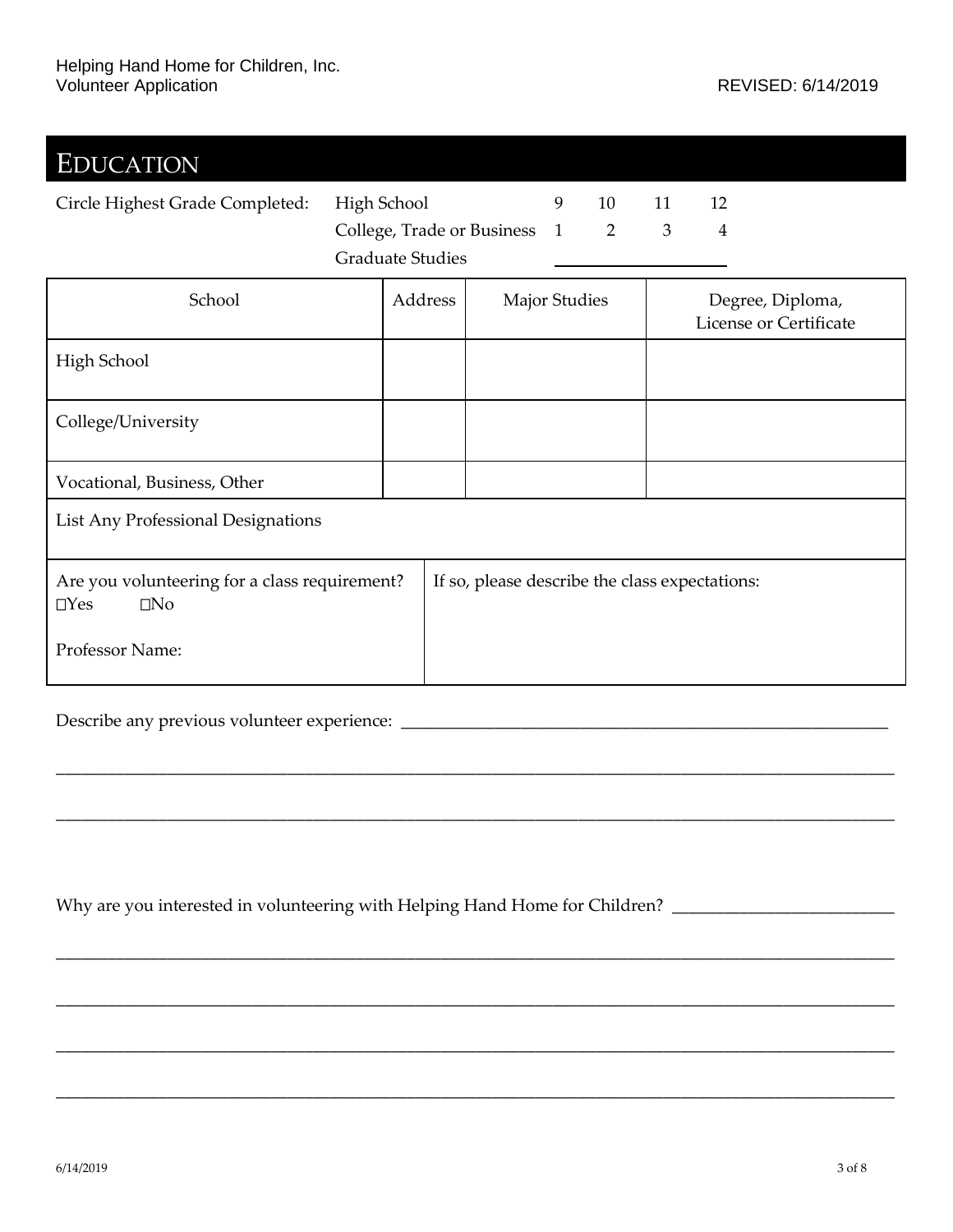| Is there a particular group (gender or age) with whom you would most like to volunteer? If so, why? ______       |
|------------------------------------------------------------------------------------------------------------------|
|                                                                                                                  |
|                                                                                                                  |
|                                                                                                                  |
| Please describe any experience, skills, or educational background that you feel would contribute to your ability |
|                                                                                                                  |
|                                                                                                                  |
|                                                                                                                  |
|                                                                                                                  |
|                                                                                                                  |
|                                                                                                                  |
|                                                                                                                  |
|                                                                                                                  |
|                                                                                                                  |
|                                                                                                                  |
|                                                                                                                  |
|                                                                                                                  |
|                                                                                                                  |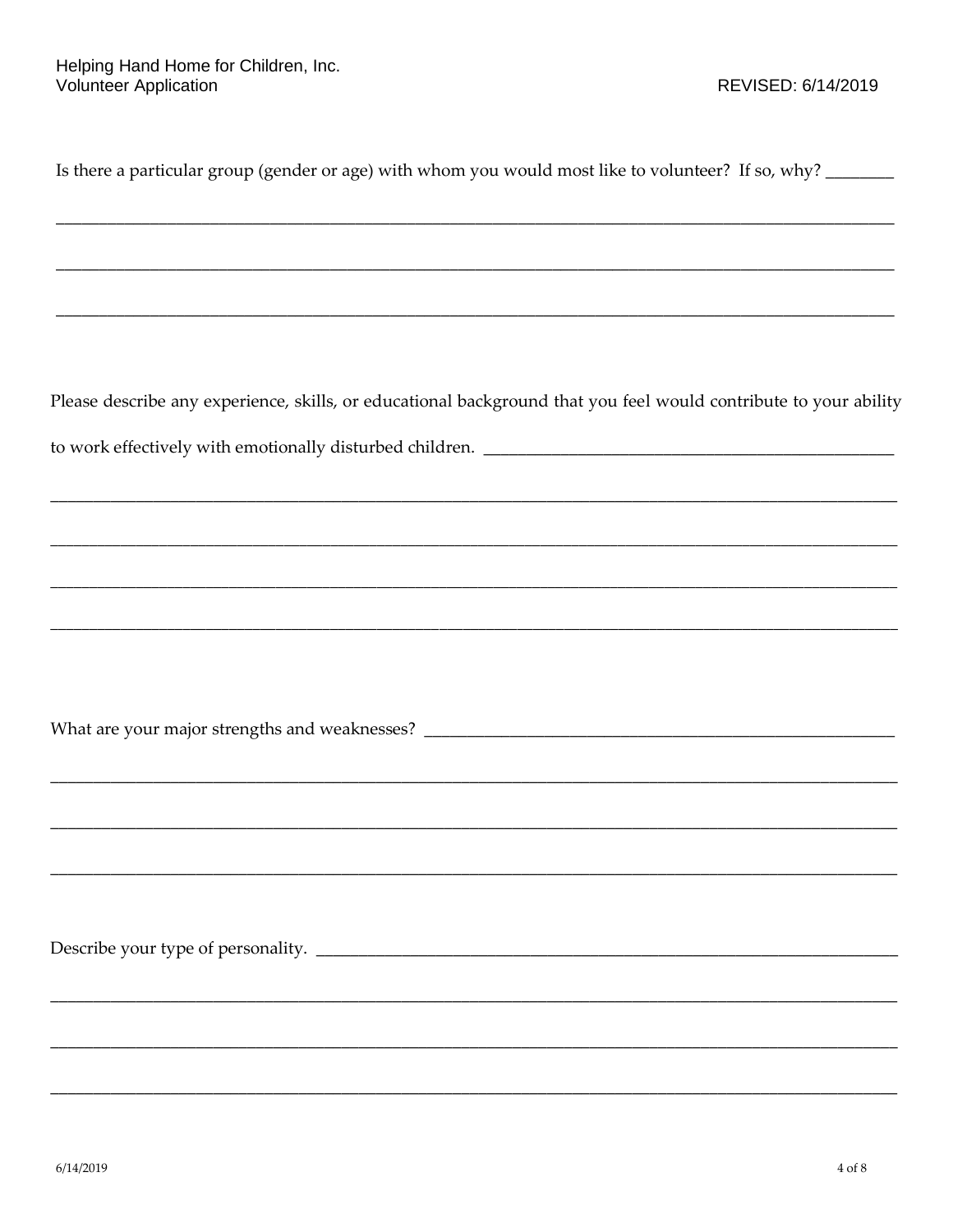## Helping Hand Home for Children, Inc.<br>Volunteer Application

| Do you have a particular activity (educational or recreational) that you would most like to do during your |
|------------------------------------------------------------------------------------------------------------|
|                                                                                                            |
|                                                                                                            |
|                                                                                                            |
|                                                                                                            |
|                                                                                                            |
|                                                                                                            |
|                                                                                                            |
|                                                                                                            |
|                                                                                                            |
|                                                                                                            |

## REFERENCES

| Name         | <b>Email Address</b> | <b>Years Known</b> |
|--------------|----------------------|--------------------|
| Professional |                      |                    |
|              |                      |                    |
| Professional |                      |                    |
|              |                      |                    |
| Personal     |                      |                    |
|              |                      |                    |
| Personal     |                      |                    |
|              |                      |                    |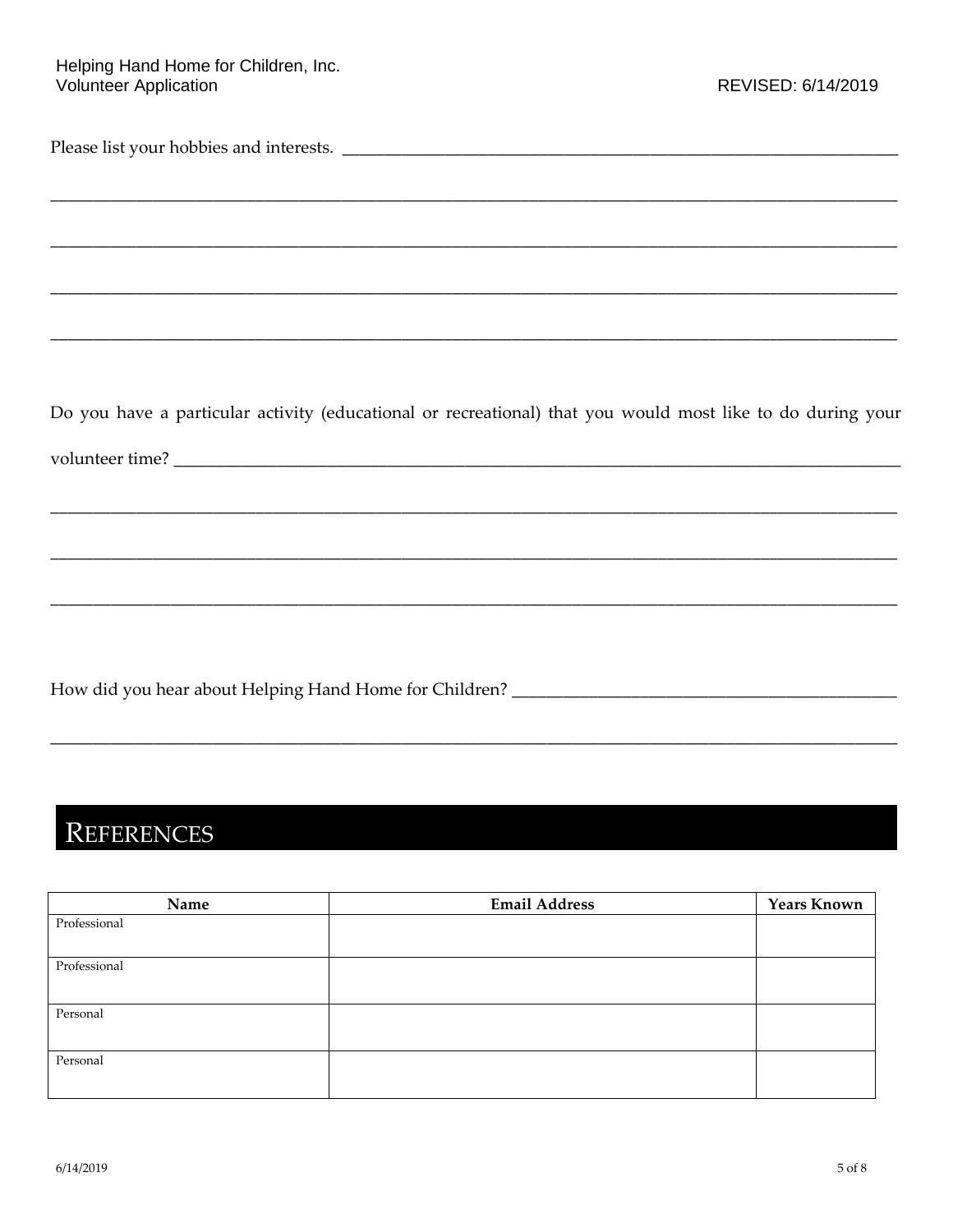### **Volunteer Guidelines**

#### **Minimum Qualifications and Requirements:**

- All volunteers must be at least 18 years old.
- Volunteers will commit to at least six month's service.
- Volunteers must complete drug testing & tuberculosis testing.
- Volunteers who have lived outside of the state of Texas in the past 5 years will be required to complete FBI fingerprinting at their own expense (\$43)
- Volunteers are required to attend an Info Session and Orientation in order to volunteer at Helping Hand Home.

#### **Volunteer Conduct**

- Volunteers will not smoke in front of children.
- Firearms are not permitted on campus.
- Since the children are not allowed free access to snacks and soft drinks, volunteers will refrain from eating and drinking in front of the children. However, water bottles and thermos are permitted.
- Volunteers will not curse while working with children.
- Volunteers will not take care of personal business in the presence of the children.
- All volunteer visits must be arranged in advance with the Volunteer Manager. No exceptions to this rule will be made.
- Volunteers will arrive at the scheduled time or will call or text in advance to notify staff of any changes in time or cancellations.
- Volunteers will demonstrate trust and responsibility in their relationships with the children.
- Volunteers will report immediately to the Volunteer Manager any suspected abuse or neglect of the child.
- Volunteers are not allowed to give any gifts to children without the advance approval of the Volunteer Manager and the child's clinical team.
- Volunteers will report immediately to the staff at Helping Hand Home for Children any injury or illness concerning a child.
- Volunteers will communicate any concerns regarding children's behavior or staff conduct to the Volunteer Manager so that clarification and resolution can be sought.
- Volunteers will be open to feedback from the Volunteer Manager, as well as from any other staff member.
- Volunteers will always sign "in" and "out" when visiting Helping Hand Home for Children even if only on grounds for a short period of time.
- Volunteers are not permitted to be alone with children.
- Termination of the volunteer-child relationship should not occur abruptly. Because of the significance of the relationship, termination should occur with the assistance of the Volunteer Manager.
- Volunteers will maintain the confidentiality of the children in care.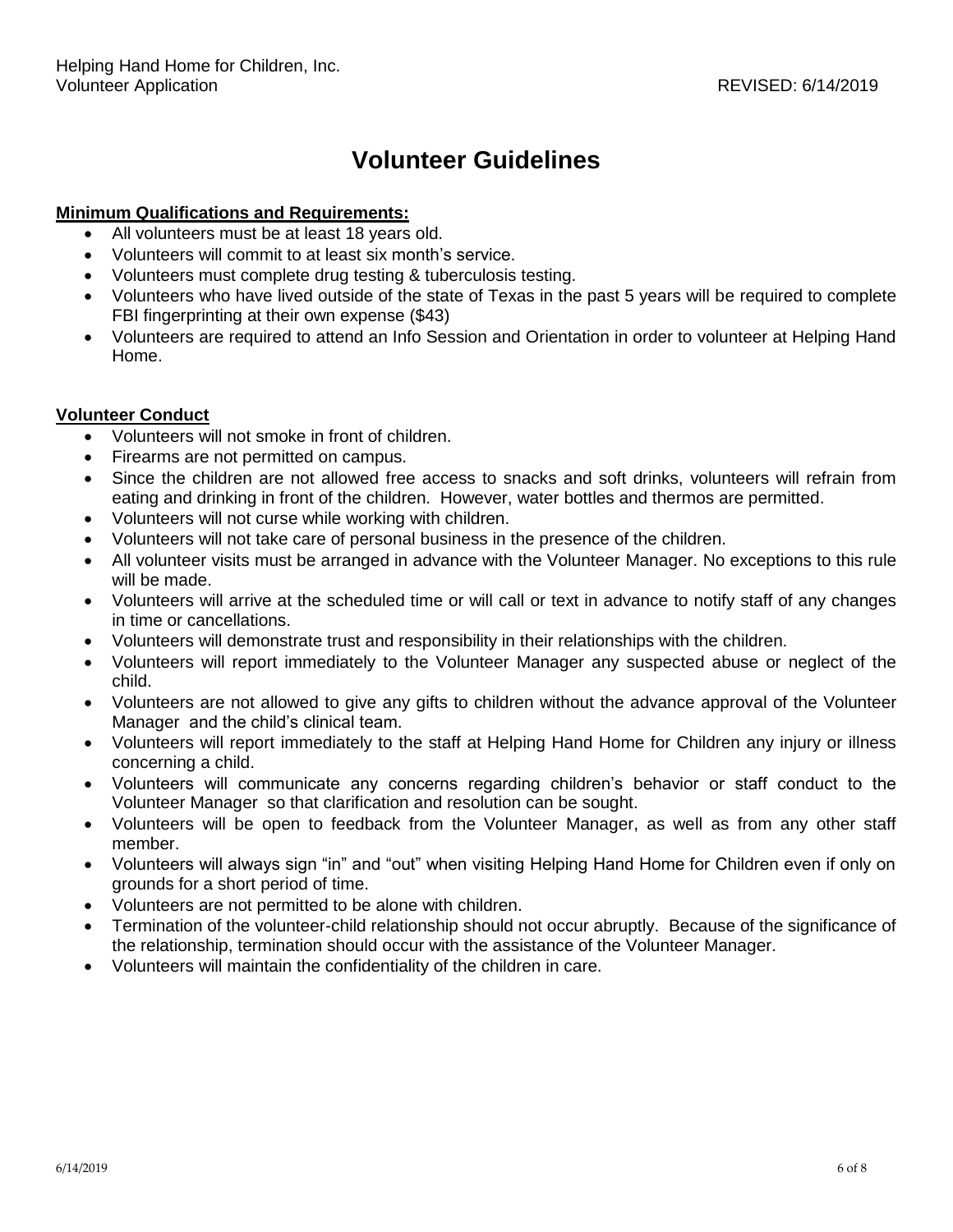#### **Volunteer Boundaries**

Volunteers will maintain boundaries around their personal lives when working with children. Under no circumstances will volunteers disclose any personal problem or situation to a child. Children will be curious about the volunteer's personal life and may sometimes know the most basic things such as if a volunteer is married or where they were born, but volunteers will not answer questions or provide any details to the child. For example: A child asks a volunteer if they have children. The staff member replies yes, I have a daughter. The child asks how old the daughter is. The staff replies, she is 10 years old. The child keeps asking questions about the daughter, the staff then changes the subject by saying – I would like to focus on you now, how was your day at school?" If a staff is ill or upset or must suddenly be absent, let the child know that you will be gone to take care of something and let them know when you will return. Things children do not need to know about our lives include things such as: divorce, custody issues with our children, dates or social activities, death of a family member, family illness etc.

#### **Language and Tone of Voice**

The Helping Hand Home campus is characterized by an atmosphere of cooperation and mutual respect between the adults and children. Adults are expected to be respectful to children. Adults will not use sarcasm, threats, a threatening tone of voice, yelling, exasperation etc. when dealing with children. When individuals come to volunteer with disturbed children they utilize proven ways of communicating such as a neutral tone of voice when dealing with conflict and oppositional behavior. Showing children that you are fed up with their behavior, impatient and unhappy with the way they are acting is non-therapeutic.

#### **Dress Code**

Because you will be working with children, casual dress is encouraged. Please be cautious of what message your clothing may send: clothing with potentially offensive language or images is not permitted. Although it is fine to wear shorts, please make sure that the length is appropriate. Low-cut tank tops, "spaghetti-strapped" shirts, and bare midriff shirts are not permitted. If you report to volunteer and your clothing is inappropriate for this environment, you may be asked to leave to change your clothing.